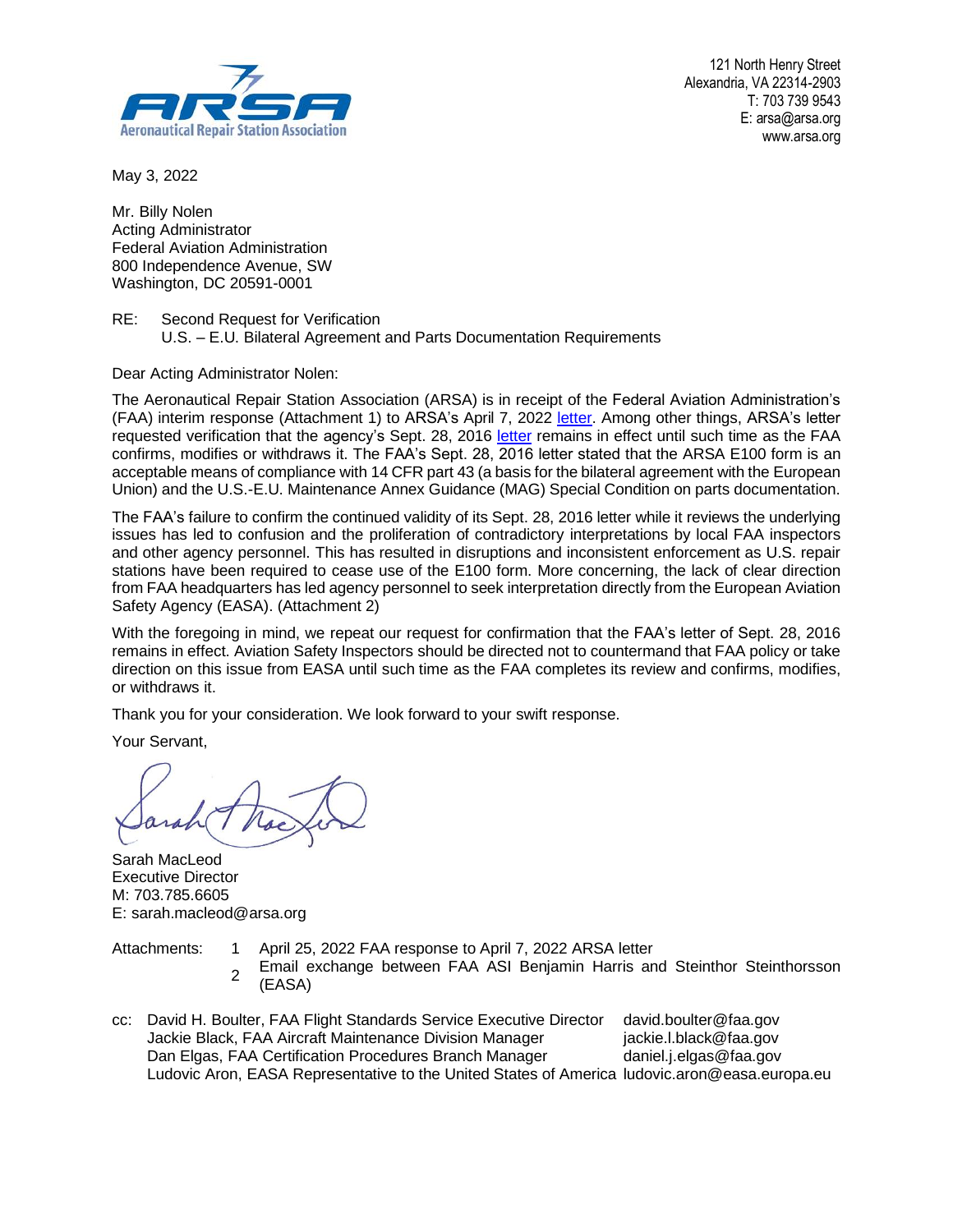May 3, 2022 Mr. Billy Nolen Page 2

RE: Request for Verification

U.S. - E.U. Bilateral Agreement and Parts Documentation Requirements Attachment 1 - April 25, 2022 FAA response to April 7, 2022 ARSA Letter



**Aviation Safety** 

800 Independence Ave. SW Washington, DC 20591

April 25, 2022

Ms. Sarah MacLeod **Executive Director Aeronautical Repair Station Association** 121 North Henry Street Alexandria, VA 22314

Mr. Bret Levanto Vice President of Operations **Aeronautical Repair Station Association** 121 North Henry Street Alexandria, VA 22314

Dear Ms. MacLeod and Mr. Levanto:

Thank you both for your April 7, 2022, inquiries regarding verification of the U.S.-European Union (EU) Bilateral Agreement and Parts Documentation Requirement s. Specifically, you ask if the Federal Aviation Administration (FAA) still agrees, as stated in its September 28, 2016, letter to Mr. Marshall Filler that the Aeronautical Repair Station Association's E100 form is an acceptable means of compliance with Title 14 Code of Federal Regulation's Parts 43.13(a) and 43.9, and the U.S.-EU Maintenance Annex Guidance.

The FAA understands your concerns and will respond to you after further research and coordination. Research and coordination will be conducted by the Flight Standards Service Aircraft Maintenance Division, the FAA's Aircraft Certification Service and the European Union Aviation Safety's representation for requirements of the U.S.-EU Technical Implementation Procedures and U.S.-EU Maintenance Annex Guidance.

The FAA will provide a more detailed response as soon as possible.

Sincerely,

ROBERT ROBERT C CARTY C CARTY Date: 2022.04.25

David H. Boulter **Executive Director, Flight Standards Service**